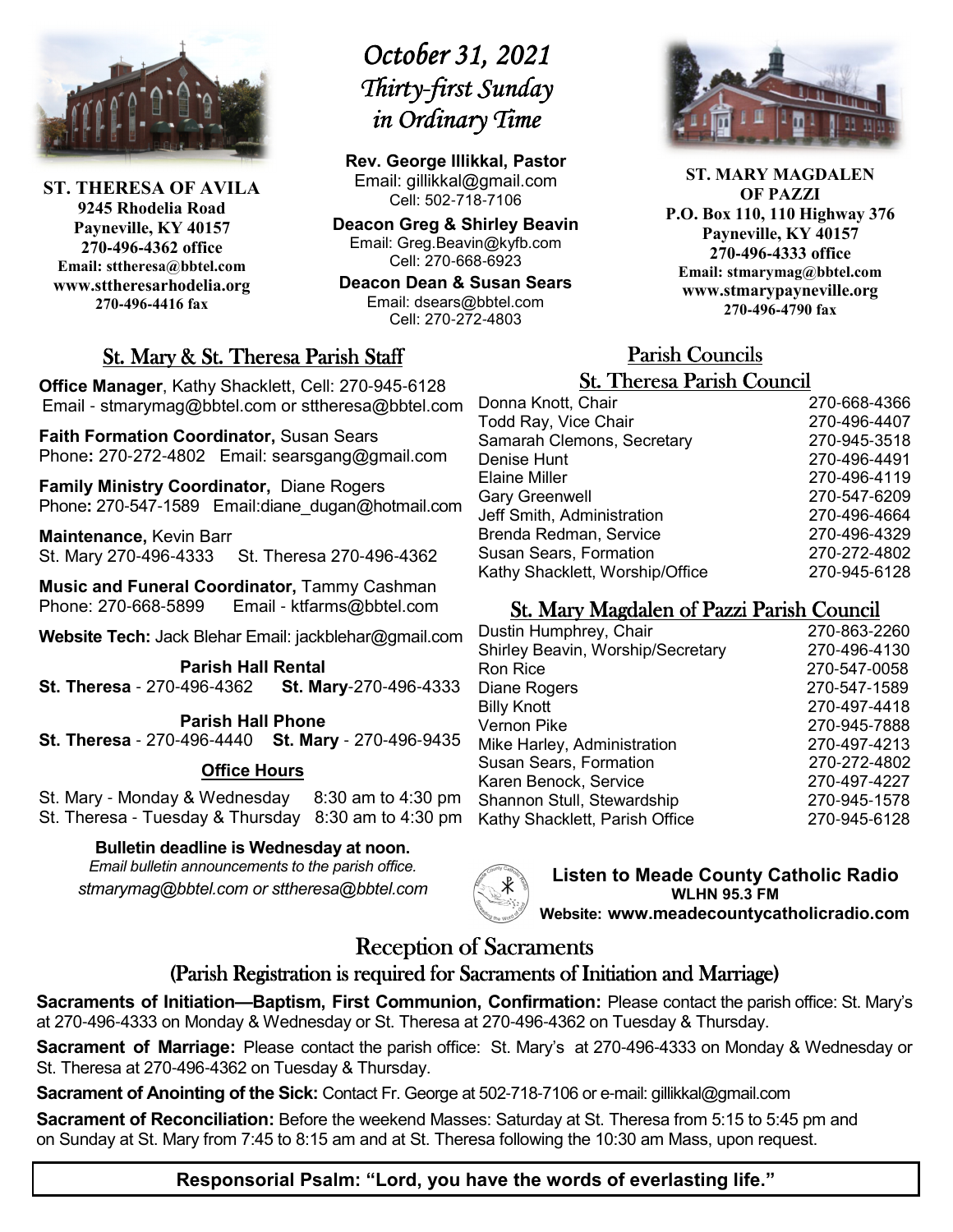#### **Ministers for November 7 at St. Mary**

# **Lectors**

#### **Sun 8:30 am** Margaret McCoy & Emily Lindsey

At this time we will not be scheduling Eucharistic Ministers or Altar Servers.

#### **Fatima Statue**



October 31 - Mark & Patty Stull

November 7 - Martin & Brenda Thomas

#### **St. Mary Friday Bingo November 5, 2021**

Manager: Juanita Hall Workers: Darlene Livers, Michelle Yokie, Steven Osborne, volunteers needed

#### **VOLUNTEERS NEEDED!!!!**

Volunteers are needed to sell pull tabs and concessions. The proceeds from bingo each year, help meet the budget. We earn approximately \$800-\$1,000 per week from bingo. If you can help, come to St. Mary Parish Hall on Friday at 6:00 p.m. and talk to the bingo manager. Bingo starts at 7:00 p.m.



## Weekend Mass Schedule

**Saturday, 6:00 pm at St. Theresa (July through December)**  6:00 pm at St. Mary (January through June)

**Sunday, 8:30 am at St. Mary Sunday, 10:30 am at St. Theresa**

**Ministers for November 6 & 7 at St. Theresa Lector Sat 6:00 pm** Nick Mercer **Sun 10:30 am** Marie Barr

At this time we will not be scheduling Eucharistic Ministers or Altar Servers.

#### **Fatima Statue**



October 31 - Jessie Smith

November 7 - Gary & Susan Greenwell

The sign up sheet for the Fatima Statue is in the vestibule at St. Theresa. Sign-up for the dates of your choice to have the Fatima Statue in your home.

## **St. Mary Magdalen of Pazzi Church Mass Intentions for the Week**

Monday8:30 a.m. Rev. Robert Abel + Wednesday 6:30 p.m. Rita Thompson + **Sunday 8:30 a.m**. Fran Fischer +

## **St. Theresa Church Mass Intentions for the Week** Tuesday 8:30 a.m. Gene Smith +

Thursday 8:30 a.m. Jay Robinson + **Saturday 6:00 p.m.** St Mary & St Theresa Parishioners **Sunday 10:30 a.m.** Harold, Verna & Stephen Vessels +

# Stewardship of Treasure

| St. Mary Weekly goal                  | 3.684.00 |
|---------------------------------------|----------|
| <b>October 24th collection</b>        | 4,191.39 |
| <b>OVER/UNDER minimum weekly goal</b> | 507.39   |
| The Record                            | 25.00    |
| Cemetery Fund                         | 25.00    |
| St. Theresa Weekly Goal               | 3,076.00 |
| <b>October 24th collection</b>        | 3,849.27 |
| <b>OVER/UNDER minimum weekly goal</b> | 773.27   |

*Thank you for your stewardship sacrifice… it IS appreciated!*

# What's Happening This Week

**Sunday, October 31st** *8:30 am Mass at St. Mary 10:30 am Mass at St. Theresa 5:00 pm Trunk or Treat St Mary Parish Hall parking lot* 

**Monday, November 1st** *8:30 am Mass at St. Mary 9am*-*1pm, 5pm*-*8pm Eucharistic Adoration at St. Mary*

**Tuesday, November 2nd** *8:30 am Mass at St. Theresa 3 to 7 pm Red Cross Blood Drive at St. Mary Parish Hall 6:30 pm All Souls Prayer Service at St. Mary*

**Wednesday, November 3rd** *6:30 pm Mass at St. Mary 6:30 pm Religious Ed. Classes* 

**Thursday, November 4th** *8:30 am Mass at St. Theresa*

**Friday, November 5th** *7:00 pm St. Mary Bingo*

**Saturday, November 6th** *7:30 am Men's Prayer Group at St. Mary Gathering Space 6:00 pm Mass at St. Theresa*

**Sunday, November 7th** *8:30 am Mass at St. Mary 10:30 am Mass at St. Theresa 12 to 2 pm St. Mary Turkey Feast at St. Mary Parish Hall* 



*Food Drive next weekend Meade County Food Pantry 1 lb. bags of rice*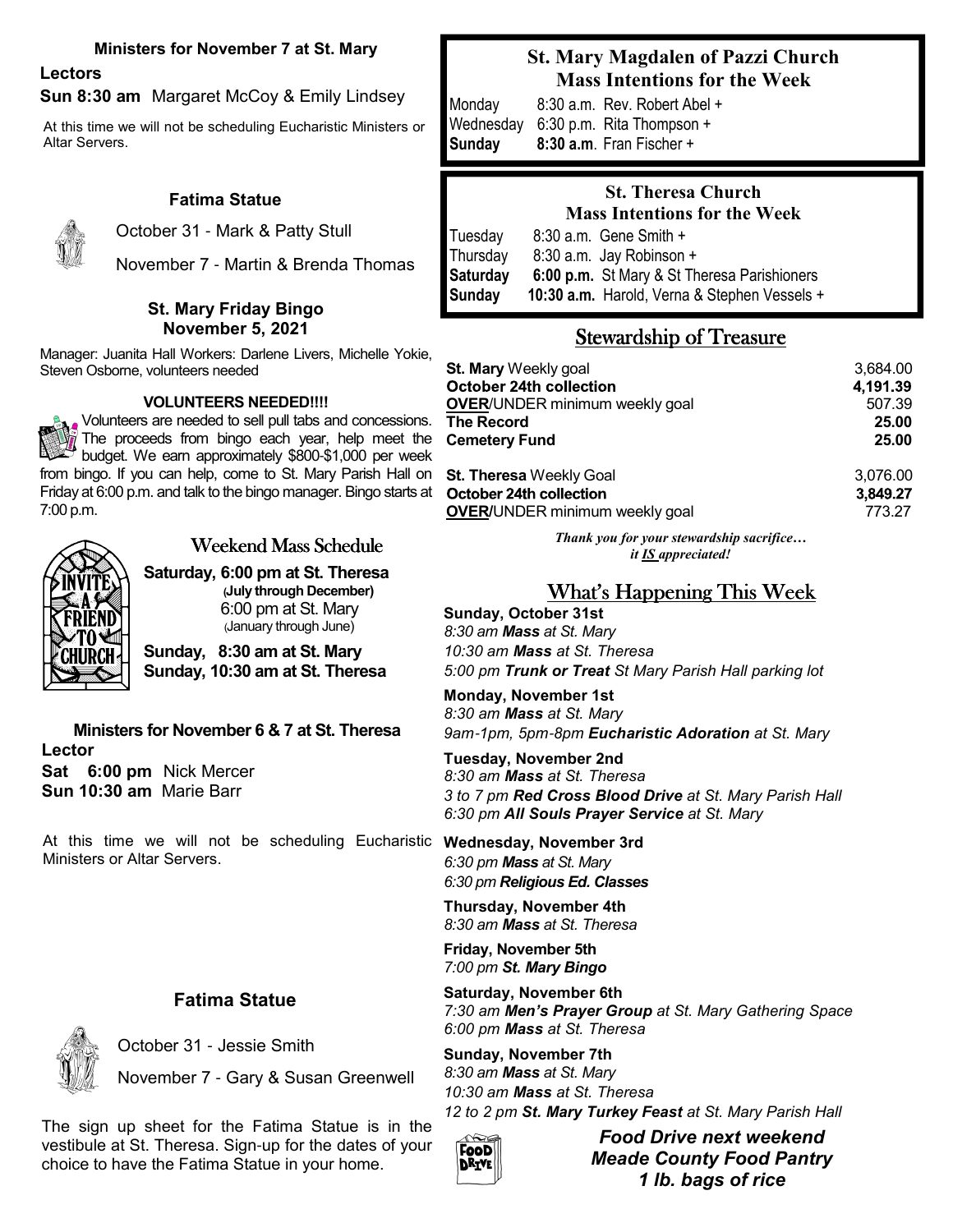#### Our Sympathy



Our sympathy to the family of **JoAnn Whalen** who passed away on Monday, October 25 and was buried in St. Mary Cemetery on Friday. Please remember her and all the faithful departed in your prayers.

#### Youth Events

**Trunk or Treat:** October 31st from 5 to 8 p.m. in St Mary Parish Hall parking lot Wear a costume! Decorate your family's car (or truck), or help hand out candy. Prize for the best decorated car!

**St Mary Turkey Feast:** November 7th from noon to 2 p.m. Youth are needed to assist with serving line and clean up afterward. **Counts as service project for Confirmation.** 

**Youth Group Night:** November 14th from 5 to 6:30 p.m. in the Christ & Company Youth Center. All grades 7-12 welcome! Topic to be determined.

**Christmas Caroling for homebound and nursing homes**: December 12, time to be determined.

#### Mass of Remembrance

Please join with the parish of St. John the Apostle for a Mass of Remembrance on Tuesday, Mass of November 2nd, at 11:00 a.m. at St. George Remembrance Cemetery in Brandenburg. Please share with family and friends so we can join together to remember all our faithfully departed.

### Red Cross Blood Mobile



The Red Cross Blood Mobile will have a Blood Drive on **Tuesday, November 2nd**, from 3 to 7 p.m. at St. Mary Parish Hall. By appointment only! To make an appointment, please call or text Margaret McCoy at 270-668-4818. There is an urgent need for blood! Please give the gift of life!!!

All Soul's Day Remembrance

On **Tuesday, November 2nd**, we will have an **All Souls' Candlelight Prayer Service** at St. Mary Church at 6:30 p.m. in remembrance of the following who have passed away during the past year: **Jason Hardesty, Mary Ann Hesler, Charles Valverde, Kelly Greenwell, Bonnie Wardrip, Claude Mattingly, Georgia Barley, Mary Deloris Newton, Monnie Clopton, Edd Pike, Mary Lena Hardesty, Fran Fischer, John Clark, Joe "Tooter" Speaks, Anna Catherine Knott, Frank Barr, Mary Kay Allen, Randy Hurt, Joyce Severs, T.R. Rhodes, Chad O'Bryan, Cary Nevitt, Jay Robinson, Gene Smith, Doug Swink, Judy Miller, Layton Mullins, Alvin Barr and Tom Ware** as well as our loved ones that are no longer with us. Everyone is invited to attend. Please help spread the word to the families that may not see this announcement.

#### <u>Blessing Food & Hygiene Boxes</u>

There are 2 Blessing Boxes set up at **BLESSING** Payneville Fire Dept. - **1 for food items and BOX** the other for hygiene items. In order to help maintain supplies in these boxes for our community, our Service Committees will take up a special collection each month to help keep them stocked. There is a great need for **Adult** month to help keep them stocked**.** There is a great need for the personal hygiene items. **Please bring a food and a personal hygiene item the first weekend of the month (November 7th) at St. Mary and the second weekend each month (November 14th) at St. Theresa.** We know it will be a blessing to those in need, as well a blessing for those providing the items. Thank you for your help with this ministry.



#### **St. Mary Turkey Feast**

 **St. Mary Turkey Feast is Sunday, November 7th.**  Meals will be served from 12:00 to 2:00 p.m. We will have reduced indoor seating; but we will set up tables outdoors, weather permitting. There will be a cake wheel. Each family is asked to donate: **5 lbs. of peeled potatoes**, left whole (please bring on Saturday or Sunday morning before the 8:30 a.m. Mass). **Three cakes or pies** for the meal and **1 cake** (wrapped and labeled) for the Cake Wheel.

#### **Safe Environment Training**

There will be Safe Environment Training at St John the Apostle in Brandenburg, on Monday, November 8, from 6:30-8:30. The Archdiocese of Louisville requires this for all employees or volunteers who have contact with children or youth (18 and under) for ANY length of time. **If you help with Religious Ed., Youth Ministry, or Children's Church you MUST attend this training.** 

#### Parish Council Meetings

**November 8th** - St. Mary Parish Council at 7:00 p.m. in  $\overleftrightarrow{\mathcal{P}}_{\text{Parish}}$  St. Mary Parish Hall.

Council

**Reini** 

**November 15th** - St. Theresa Parish Council at 7:00 p.m. in Johnson Hall.

#### Children's Christmas Choir

Deacon Greg is organizing a children's choir to perform at the 4:00 p.m. Christmas Eve Mass at St Theresa, and the 8:30 a.m. Mass on Jan 2 at St Mary. Rehearsal times to be announced. This is for grades three and up. Call Deacon Greg for more information at 270-668-6923.



The St Mary/St Theresa youth group now has a new name, Christ & Company! Our youth, on a journey of faith, walk in the "company" of Christ. We, as parishioners, are commissions to "ac-company" the youth with our support and prayers. That means that ALL of us are youth ministers! Encourage all youth you may know in grades 7- 12 to join the journey. Please remember them in your daily prayers. For more information, contact Susan Sears at 270-272-4802 or searsgang@gmail.com.

#### Thank You

**A big thank you from the Religious Ed and Youth programs for the following donated items:** 

--Susan McCoy, St Mary Parish, for 3 TVs to be used in Grades 1, 3, & 5 classrooms

--David Morgan, St Theresa Parish, for a 55" TV & DVD player for the Youth Center

--The estate of Mike Payne, St Mary Parish, for a drum set & sound equipment for youth activites

--Kim Tobin, for souvenir bags, & 19 folding camping chairs from Churchill Downs

--Numerous members of both parishes who contributed food, prizes, moral support, & prayers for the Kick-Off event!

#### **Adult Formation Offerings**

**Bible Study --** No Bible Study this week. Book of Revelation continues on Tuesdays at 6:30 pm in St Theresa Convent.

**Catechism of the Catholic Church --** Wednesdays at St. Mary. Starts with 6:30 pm Mass, followed by 45 minute session in the gathering space. Registration not required, so jump in at any time! For more information, contact Dean Sears, cell: 270-272-4803 or email: dsears@bbtel.com.